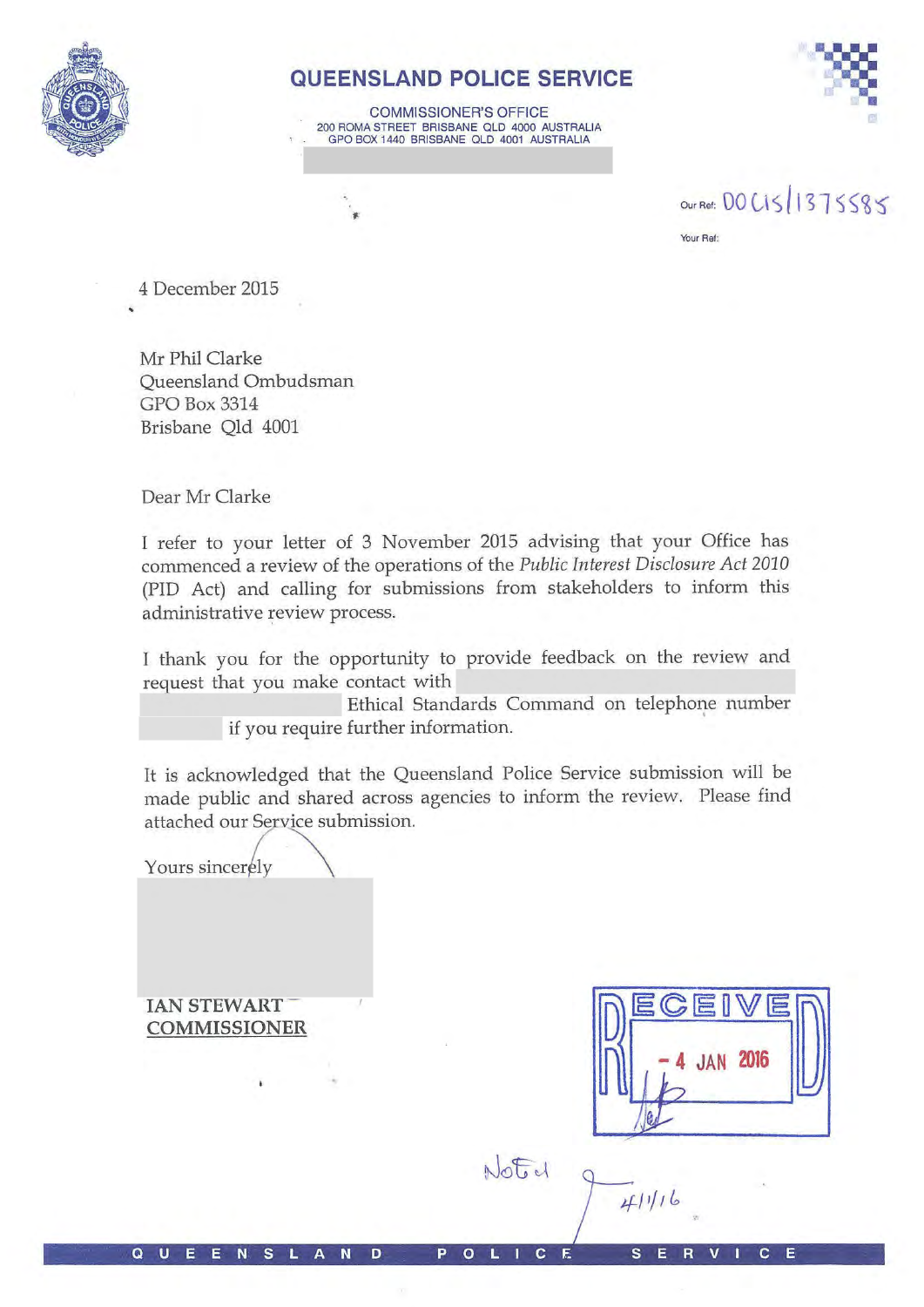## **Queensland Police Service (QPS} Submission on a review of the Public Interest Disclosure Act 2010**

The objects of the PID Act are to:

- Promote the public interest by facilitating public interest disclosures of wrongdoing in the public sector
- Ensure that public interest disclosures are properly assessed and, when appropriate, properly investigated and dealt with
- Ensure that appropriate consideration is given to the interests of persons who are the subject of a public interest disclosure
- Provide protection from reprisals to persons making public interest disclosures.

The QPS submission is broad in nature and provides commentary on the following issues:

## 1) **the scope of matters that may be classified as a 'public interest disclosure' (a PIO}**

*The objects of the PIO Act still remain valid and the utilisation of the definition of corrupt conduct (under s.15 of the Crime and Corruption Act 2001) has not created any administrative difficulties for the QPS, as overview of complaint matters by the Crime and Corruption Commission assists in ensuring an appropriate independent classification response.* 

*The QPS acknowledges that disclosures about wrongdoing are an important public sector accountability mechanism and believes that the PIO Act has been effective in promoting public interest disclosures. QPS internal policy determines the selection of appropriate investigative response to allegations of suspected criminal conduct, corrupt conduct and police misconduct by members of the Service.* 

## 2) **the definition of 'public officer' for the purpose of making a PIO**

*The effect of including two categories of disclosers ('any person' and 'public officer') has not adversely impacted on the QPS and appears appropriate. However, consideration of adding a public interest test for disclosures by public officers would be of little benefit to the QPS, as complaints classified as corrupt conduct automatically achieve PIO status.* 

#### 3) **the process requirements of the PIO Act on agencies and individuals**

*The QPS believes that overall the provisions of the PIO Act are appropriate for achieving its main objects, however perhaps consideration could be given to the inclusion of examples that would provide more guidance (particularly to other government agencies) on the meaning of 'substantial and specific' as it relates to Sections 12 and 13 of the PIO Act.* 

## 4) **application of the reprisal provisions in the PIO Act**

*On the question of multiple pathways for reporting a public interest disclosure, and the suggestion that different agencies may follow different processes to manage the matter, thus raising the question about how any subsequent allegation of reprisal would be managed* - *it is noted that the over the last three years of the PIO Act's operation, PID's about reprisal action account for less than 2% of reported PIDs. Given the low incidences of reported reprisals the QPS does not consider this a systemic issue requiring further work.*